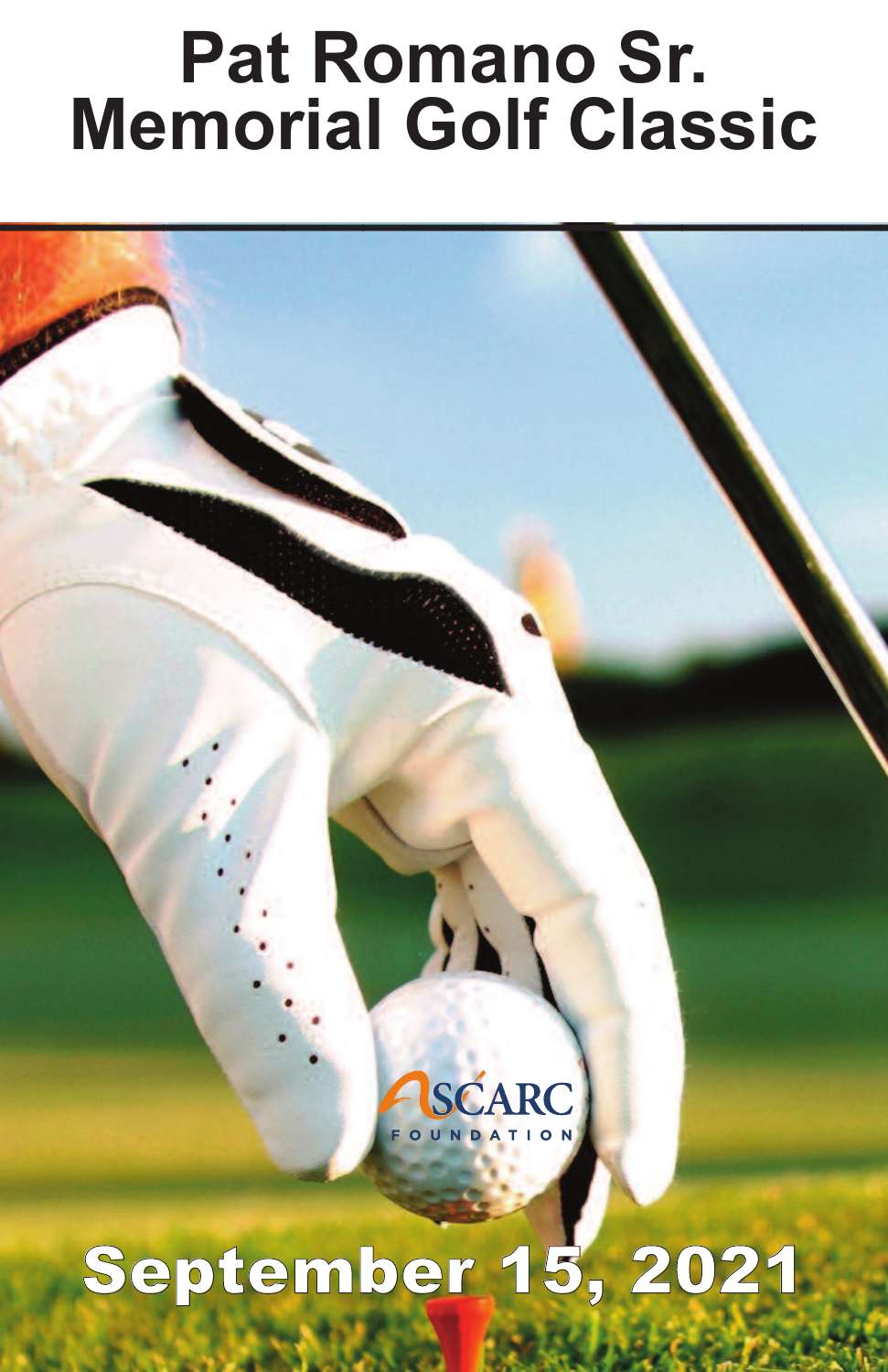### **A Lifetime of Giving A Lifetime of Giving**

"There is nothing stronger that the heart of a volunteer" "There is nothing stronger than the heart of a volunteer"



Pat Romano, Sr. spent forty-five years dedicating his time to educating parents and the community about people with developmental disabilities. Pat assisted many parents in coping with their own child's disabilities and loved each of their children as if they were his own.

Pat founded the annual golf invitational in 1977, in order to raise funds to help out a few "kids" with developmental disabilities and their families in Sussex County, NJ. Last year, the 18th Annual Pat Romano, Sr. Memorial Golf Classic raised over **\$305,000!** These contributions are integral in maintaining SCARC recreational activities and respite care for people with developmental disabilities, as well as guardianship services and pro se legal advocacy programs provided by SCARC Guardianship Services, Inc. **\$50,000 of the funds raised from this year's outing will go to The SCARC Foundation Endowment Fund which provides long term sustainability to all of the SCARC organizations.**

Although Pat never asked for recognition for what he had accomplished, we honor Pat's generosity, his indomitable spirit and deep compassion for people with developmental disabilities  $\sim$  his SCARC kids and their families.

You are giving back from your hearts to those in need and that is exactly what Pat Romano did everyday! Thank you for continuing the tradition Pat began so many years ago.

With Our Deepest Appreciation,

#### *The SCARC Foundation Board of Trustees*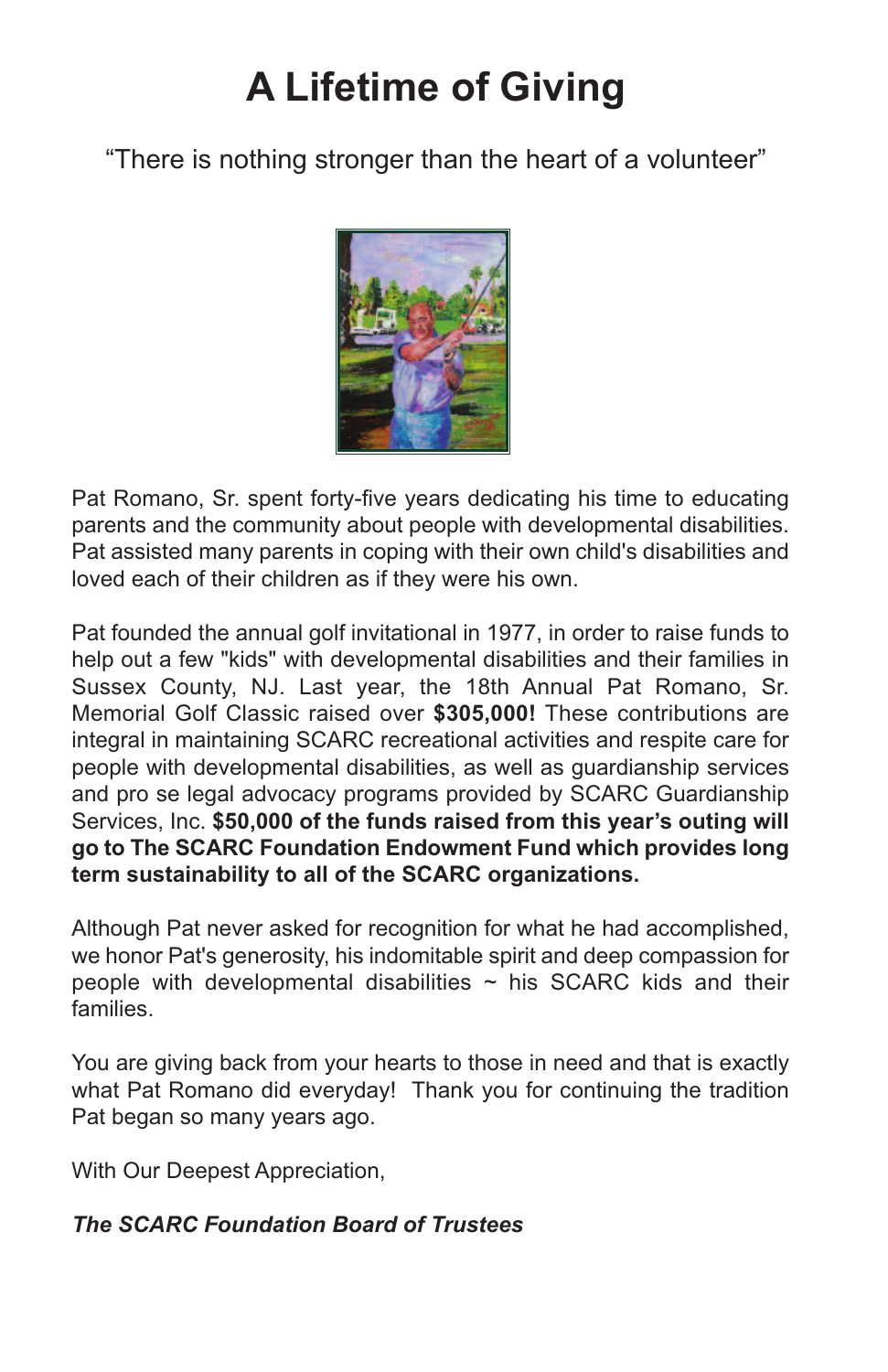

**One Golf Outing 2 Great Courses**

#### **Newton Country Club**

18-hole private member owned golf club located in Newton, NJ, which offers a practice driving range area with natural grass tees and bunkers

*Please Note: This course is reserved for Corporate Sponsors only.*

| <b>Address:</b> | 25 Club Road ~ Newton, NJ ~ $(973)$ 383-4817              |
|-----------------|-----------------------------------------------------------|
| Format:         | 10 AM Shotgun                                             |
| <b>Dress:</b>   | Soft spikes only $\sim$ Golf Attire                       |
| Schedule:       | 9:00 am - 9:45 am $\sim$ Registration<br><b>BBQ Lunch</b> |

#### **Farmstead Golf & Country Club**

27-hole public golf course with beautiful views of Sussex County

*Please Note: This course is reserved for individual golfers & basic foursome packages.*

| <b>Address:</b> | 88 Lawrence Road ~ Lafayette, NJ ~ (973) 383-1666 |
|-----------------|---------------------------------------------------|
| <b>Format:</b>  | <b>10 AM Shotgun - Scramble format</b>            |
| Dress:          | Soft spikes only $\sim$ Golf Attire               |
| Schedule:       | 9 am - 9:45 am $\sim$ Registration                |
|                 | <b>BBQ</b> Lunch                                  |



#### **Cocktail Reception: Perona Farms Restaurant**

*Additional Dinner Reservations may be purchased for \$200 per guest.*

| Address:  | 280 Andover-Sparta Road ~ Andover, NJ ~ (973) 729-6161 |
|-----------|--------------------------------------------------------|
| Dress:    | <b>Business Casual for dinner</b>                      |
| Schedule: | $3:30$ pm $\sim$ 6 pm Cocktails & Heavy Hors d'oeurves |